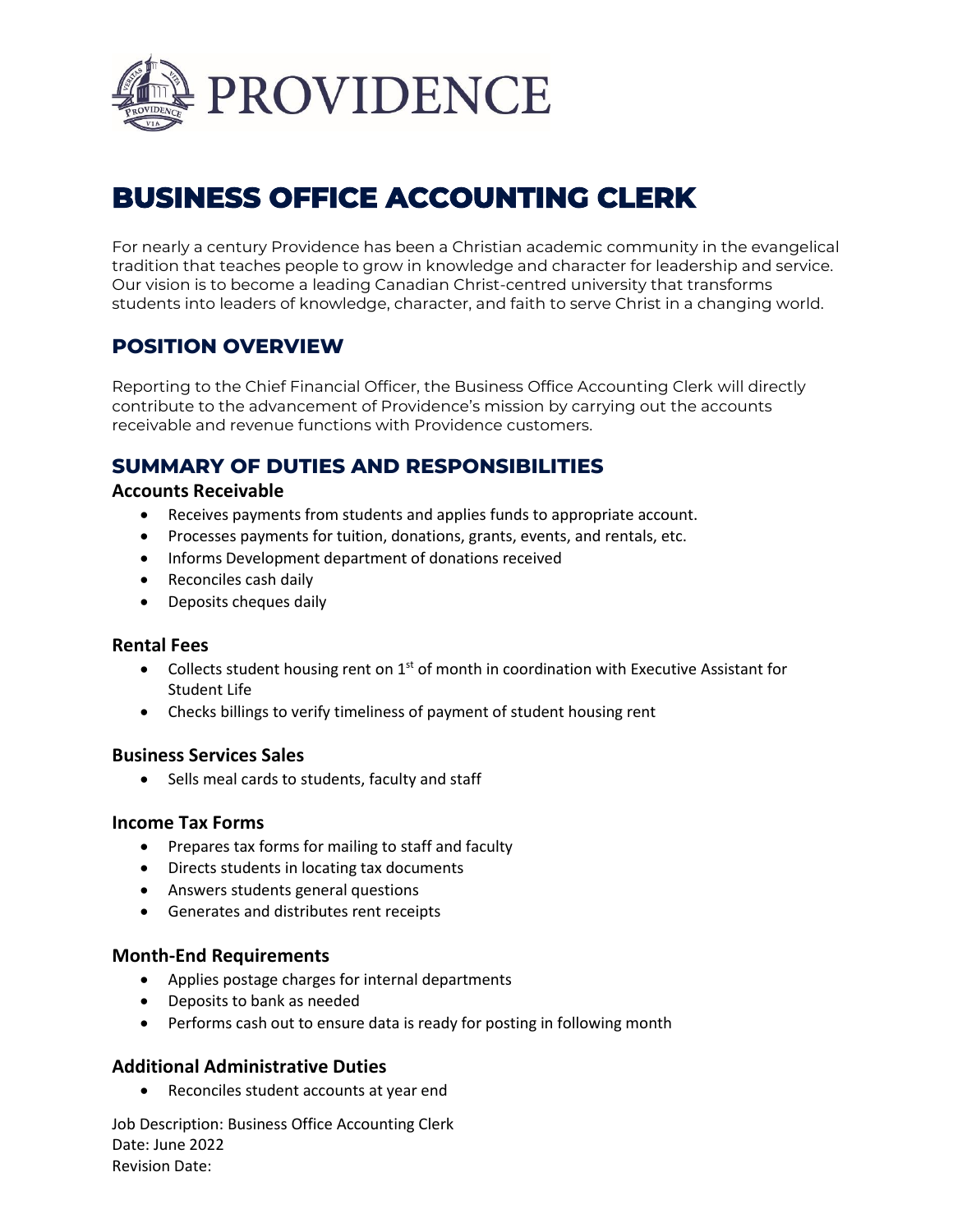• Creates internal charges i.e., postage, meal cards, vehicle rentals

## **Other Duties as Required**

- Performs mail services tasks. This may include processing incoming mail, outgoing mail, and monthly and annual administrative tasks
- Participates on committees as assigned; currently sits on Financial Aid Committee.
- Assists with registration week and orientation of students to finance related services
- Backs up reception on a needs basis
- Performs related duties as assigned by supervisor. These duties may be at a departmental level, where participation may be needed in the Finance Department to carry out tasks such as working in accounts payable, financial aid, and any other departmental duties; these moments come up from time-to-time and for various lengths of time due to personal and departmental staff urgencies and emergencies. These duties may be at an institutional level, to assist in events that take place typically annually. Participation in related duties does not diminish the primary role of this position, which is carrying out the accounts receivable and revenue functions with Providence customers.

# **EDUCATION & QUALIFICATIONS**

- 1 year College or Technical school, Business Administration certificate preferred
- Proven accounting experience, preferably in Accounts Receivable
- Familiarity with [bookkeeping](https://resources.workable.com/bookkeeper-job-description) and basic accounting procedures
- Proficient in MS Office 365
- Working knowledge of various computer software products
- Specialized Government sites; various tax forms

# **COMPETENCIES**

- Analytical Reasoning: Ability to think through problems, assess options, understand processes, and communicate well
- Initiative: A willingness to take on responsibilities and challenges
- Communication: Well-developed communication skills, oral and written and interpersonal communication; ability to communicate effectively with a wide variety of departments, faculty, and students
- Confidentiality: Ability to exercise discretion, confidentiality, integrity, diplomacy, professionalism, and tact
- Decision Making/Prioritizing: Use initiative to plan and organize all on-going work
- Require math skills and familiarity with basic functional knowledge of Institutional financial processes, including requisitions and expense tracking
- Dependability: Reliable, responsible, and dependable, and fulfilling obligations
- Attention to Detail: Attentive to detail and thorough in completing work tasks
- Multi-tasking capabilities